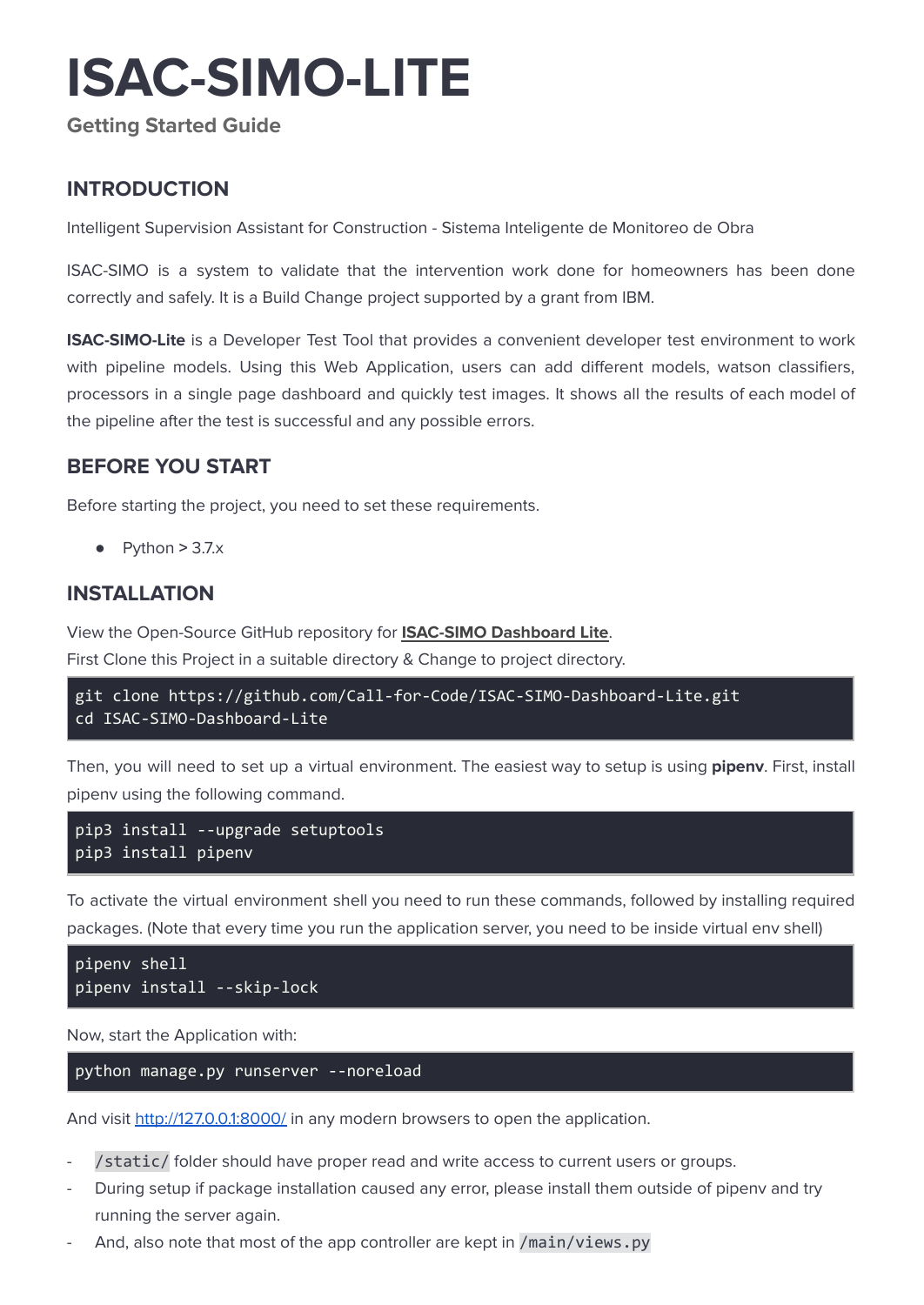## **GETTING STARTED**

The application when loaded should look like this.



#### **ADDING MODEL PIPELINE**

You can add new models to the pipeline by clicking on the "**+ Add Model Pipeline**" button. After clicking on the button, it will add a new card where you can choose the type of model, provide it a name, and fill other fields as required.



Provide an appropriate name to the model and choose the type of model as shown below.

| #1<br>Name:<br>Name to remember it as<br>Model Type:<br>Select A Model Type<br>$\vee$<br>₽<br>Pre-Processor (Python Script)<br>Post-Processor (Python Script)<br>Offline Classifier Model (H5, Python Scripts, Keras model etc.)<br><b>Watson Classifier</b><br><b>Watson Object Detection</b><br><b>Delete</b><br>Freeze | + Add Model Pipeline |                          |
|---------------------------------------------------------------------------------------------------------------------------------------------------------------------------------------------------------------------------------------------------------------------------------------------------------------------------|----------------------|--------------------------|
|                                                                                                                                                                                                                                                                                                                           |                      |                          |
|                                                                                                                                                                                                                                                                                                                           |                      |                          |
|                                                                                                                                                                                                                                                                                                                           |                      |                          |
|                                                                                                                                                                                                                                                                                                                           |                      |                          |
|                                                                                                                                                                                                                                                                                                                           |                      |                          |
| Provide the Test Image                                                                                                                                                                                                                                                                                                    |                      |                          |
| Choose File No file chosen                                                                                                                                                                                                                                                                                                |                      | $\rightarrow$ Test Image |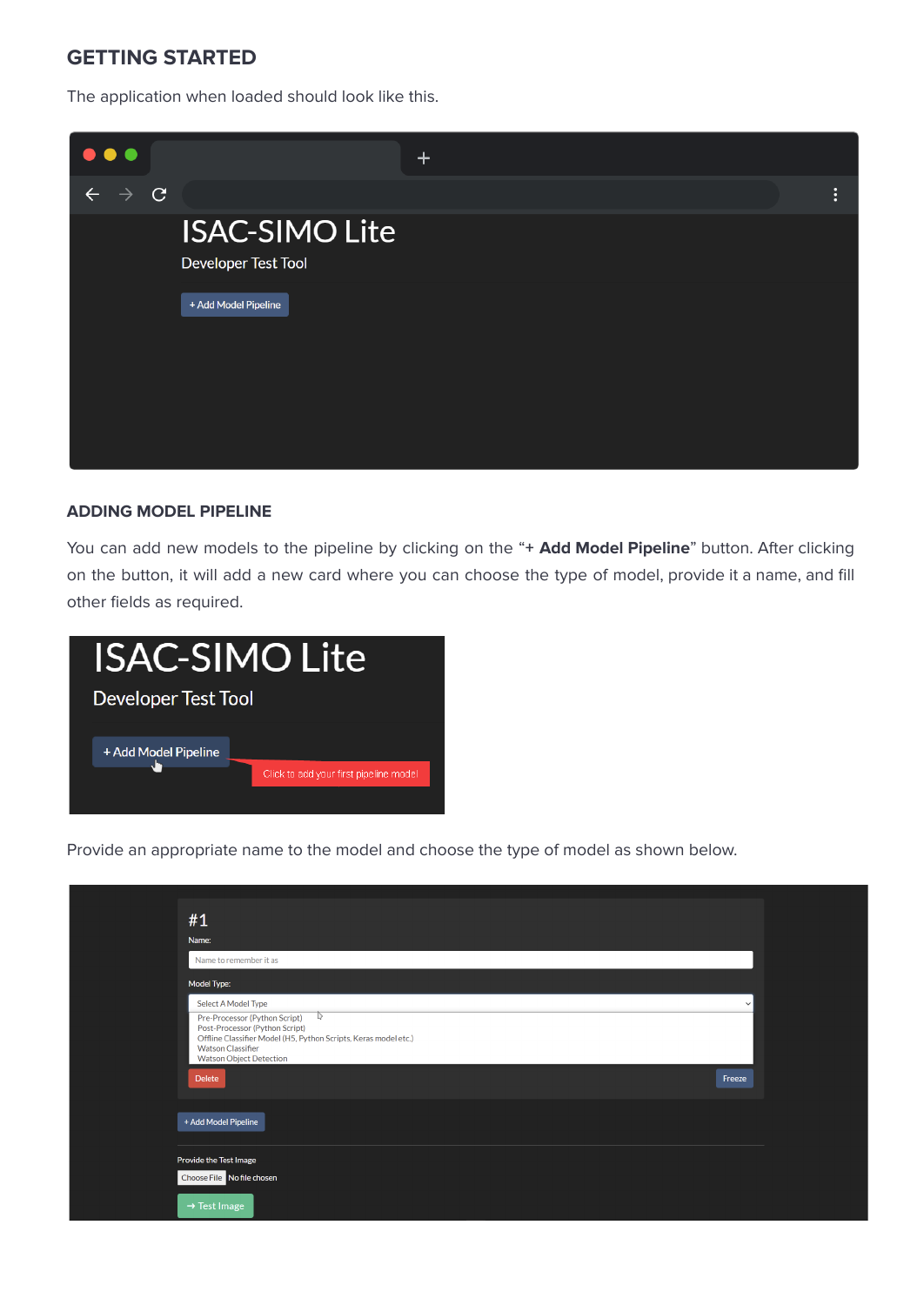When you choose the model type, it will add new fields as required by that specific model. For example, a pre-processor needs a python script file, Watson classifier needs IBM API Keys, Collection ID etc. Fill the form as required.

| #1                                                              |              |
|-----------------------------------------------------------------|--------------|
| Name:                                                           |              |
| rebar-classifier                                                |              |
| Model Type:                                                     |              |
| Offline Classifier Model (H5, Python Scripts, Keras model etc.) | $\checkmark$ |
| <b>Model File</b>                                               |              |
| Choose File classifier 1.py                                     |              |
| <b>Comma Separated Label:</b>                                   |              |
| go,nogo                                                         |              |
| <b>Delete</b>                                                   | Freeze       |

You can remove any model from the pipeline by clicking on the "**Delete**" button. The "**Freeze**" button is useful to disable the card to prevent accidental clicks and changes.

More models can be added to the pipeline by clicking "**+ Add Model Pipeline**" as before and filling the forms.

#### **PROVIDING THE TEST IMAGE**

After you have added all the pipeline models properly, you can provide a test image which is used by the models and classifiers. You can choose the file using the field called "**Provide the Test Image**".



Choose an appropriate image file for testing.

#### **TESTING THE IMAGE**

Now, the "➜ **Test Image**" button can be clicked to test the image using the provided pipeline of models. Any validation errors will be displayed properly with error messages and which model caused it.



**Note:** When you have already chosen a file or image in the web application and later modify it (locally) and try to run the test, it might not pass in chromium browsers (due to permissions issue). The application in that case will show "File has been modified" error and you need to choose the file again using the picker.

If all validation passes, it will start the testing process and on success show the results for each model.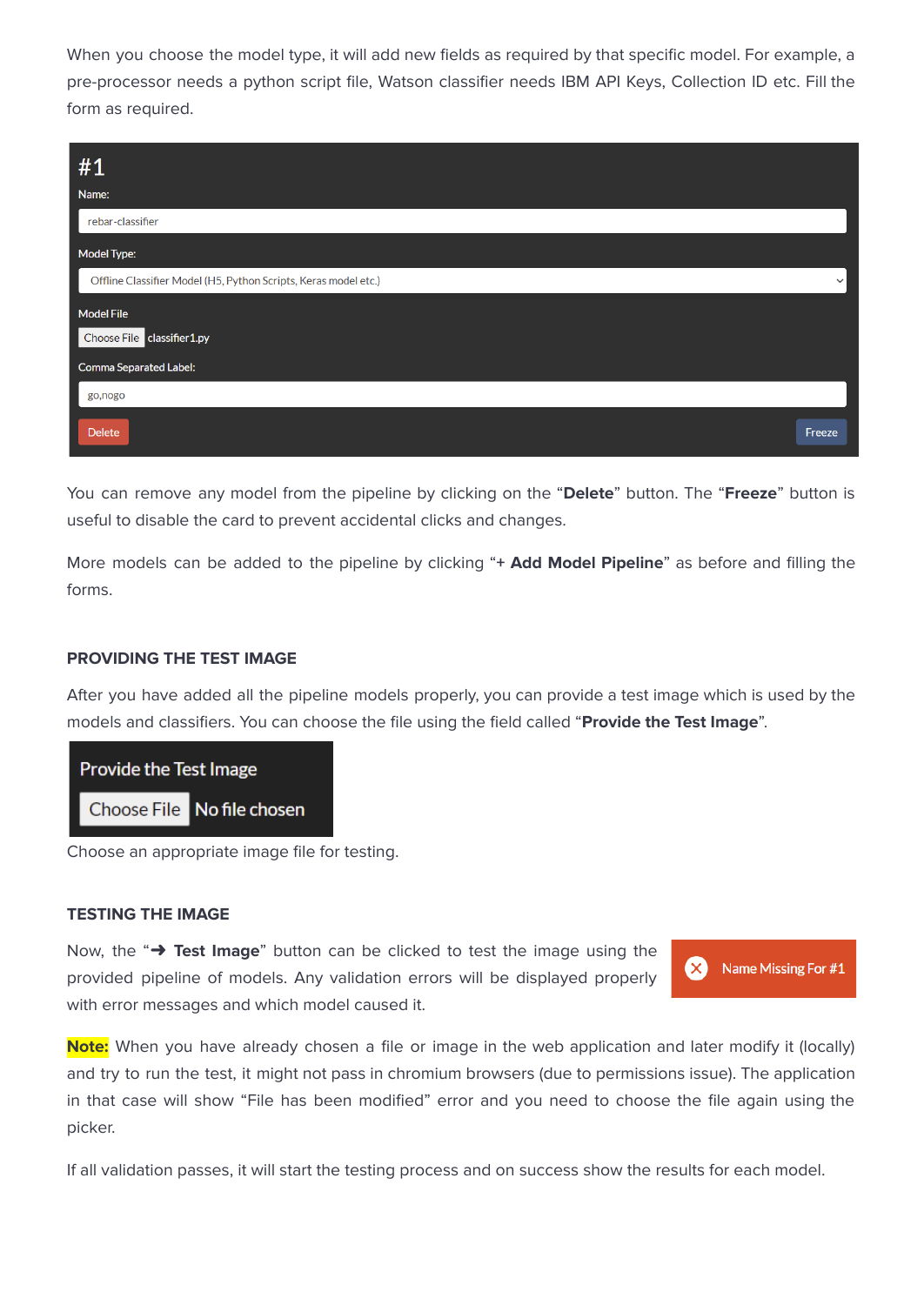Click on the "**View Test Result** ▽" button to toggle its result. It might contain an error message in red font color if the model did not run successfully. Else, it will show the result properly as required.

The pre-processor will show the processed image. The post-processor and classifier will show its JSON response. Similarly, Watson classifier and object detection will show its own response along with best result and score.

| #1<br>Name:                                                                                                                                                                                                                                                                                            |              |
|--------------------------------------------------------------------------------------------------------------------------------------------------------------------------------------------------------------------------------------------------------------------------------------------------------|--------------|
| pre-processor-test                                                                                                                                                                                                                                                                                     |              |
| Model Type:                                                                                                                                                                                                                                                                                            |              |
| Pre-Processor (Python Script)                                                                                                                                                                                                                                                                          | $\checkmark$ |
| <b>Model File</b>                                                                                                                                                                                                                                                                                      |              |
| Choose File pre1.py                                                                                                                                                                                                                                                                                    |              |
| <b>Delete</b>                                                                                                                                                                                                                                                                                          | Freeze       |
| View Test Result $\triangleright$                                                                                                                                                                                                                                                                      |              |
| <b>APR</b><br>41.917<br><b><i><u>East the Methods Les</u></i></b><br>TO BY DIE ORIGINAL<br><b>RIGAS</b><br>Ã.<br>っているいとうときとうからのからのからのからのからいというとう<br><b>BALLA</b><br>传统<br>- The office to the state of the state of the state<br>Pre-Processed Image<br>(This Image will be used by all models below.) |              |

This image shows the test result of the Pre-Processor

.

| View Test Result $\triangleright$                                      |
|------------------------------------------------------------------------|
|                                                                        |
| I                                                                      |
|                                                                        |
| "class": "ivory color",<br>"score": 0.957                              |
| },                                                                     |
| €                                                                      |
| "class": "triangle",                                                   |
| "score": 0.896,                                                        |
| "type_hierarchy": "/musical instrument/percussion instrument/triangle" |
| ı                                                                      |
| 1                                                                      |
| Result: ivory color                                                    |
|                                                                        |
| Score: 0.957                                                           |
|                                                                        |
| <b>Watson Classifier Result</b>                                        |
|                                                                        |
|                                                                        |

This image shows the test result of the Watson Classifier

Results of the whole pipeline can be seen on the bottom of the page under the title of "**Pipeline Result**". You can always modify the model, change the file or image and run the test again without reloading the page. Any unhandled errors might be found in Django Logs.